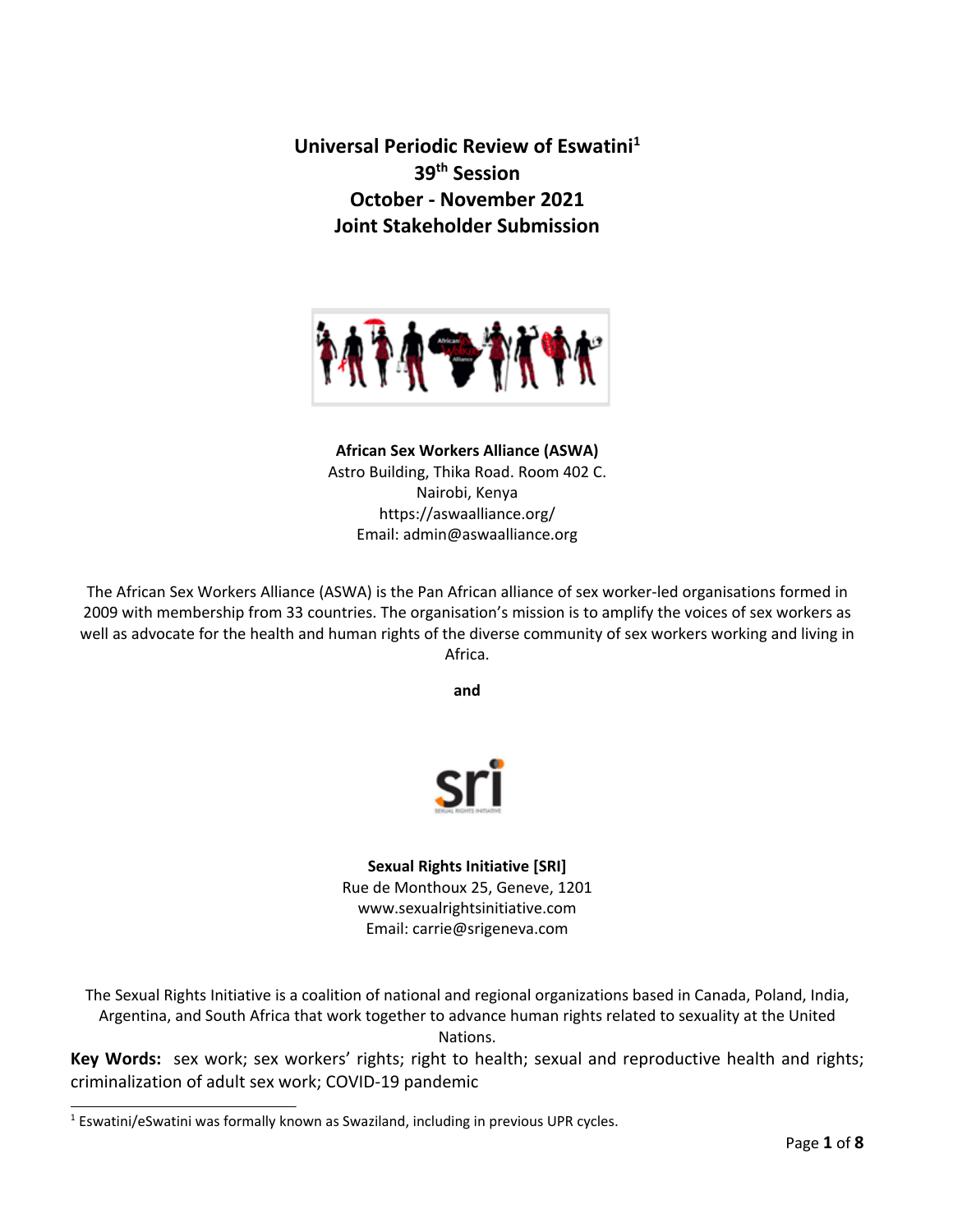#### **Executive Summary**

- 1. This report has been jointly prepared by the African Sex Workers Alliance (ASWA) and the Sexual Rights Initiative (SRI). It seeks to highlight the existing and ongoing human rights violations against sex workers due to restrictive and punitive laws in Eswatini. It also outlines Eswatini'<sup>s</sup> obligations to respect, protect and fulfil rights under various national and international mechanisms, including the previous cycle of the Universal Periodic Review (UPR) and the relevant recommendations.
- 2. Section 20 of the Constitution of Eswatini states that "all persons are equal before and under the law in all spheres of political, economic, social and cultural life and in every respect and shall enjoy equal protection of the law," and that no person may be discriminated against or treated differently on the grounds of their "gender, race, colour, ethnic origin, tribe, birth, creed or religion, or social or economic standing, political opinion, age or disability."<sup>2</sup>
- 3. Constitutional rights apply to everyone, including sex workers. However, sex workers' basic rights are violated on <sup>a</sup> daily basis. Many acts related to sex work are criminalized in Eswatini, and as such, sex work is hidden, marginalized and stigmatized. Violence, both physical and sexual, is commonly perpetrated against sex workers, especially female sex workers. Given the legal status of sex work, violence is rarely reported to the police, who are frequently the perpetrators themselves.
- 4. Eswatini is an absolute monarchy and many laws and policies are enacted directly by the King, and not through meaningful consultation and engagement of people affected by those laws and policies. Government officials often give verbal commands to law enforcement, contrary to existing laws, creating confusion in the legal system and undermining the protection of rights. Legal literacy is also limited to legal professionals and high-ranking government officials. Most people in the country are not even familiar with their constitutional rights.
- 5. Moralistic shaming of sex work is highly prevalent, and the rhetoric of "purity" is reinforced by Swazi government officials. Further, health systems are not built to respond to health needs or human rights of sex workers. Sex workers cannot get appropriate sexual and reproductive health care, services or information. Discrimination and stigmatization of sex workers by health care professionals is also widespread, and this results in sex workers resorting to either not seeking health care out of shame and fear or having to endure discriminatory experiences from health care professionals, risking their own health and safety.
- 6. This submission delves into the following areas of concern: criminalizing and punitive implementation of the law; violence and stigmatization; access to health services and information; and the struggles of sex workers under the COVID-19 pandemic. The relevant UPR recommendations from the last cycle and recent remarks from other UN mechanisms are referenced throughout the submission.

<sup>2</sup> See section 20: https://www.wipo.int/edocs/lexdocs/laws/en/sz/sz010en.pdf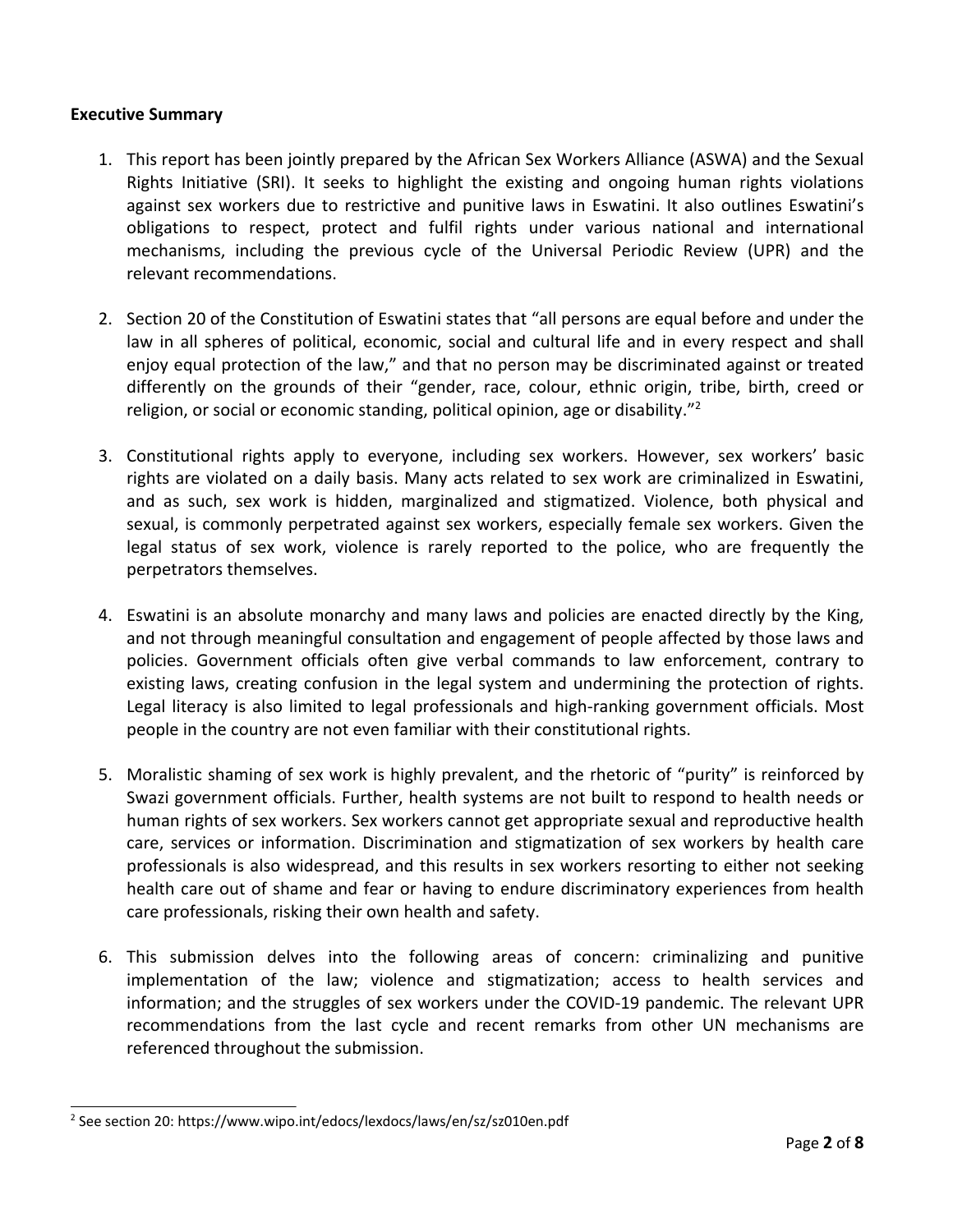# **Legal and Policy Framework**

- 7. Although, the act of exchanging sex for money is not a criminal offence, the Crimes Act of 1889,<sup>3</sup> an outdated piece of law, is often used to criminalize and regulate sex workers. Part V of this Act, *Immorality and Offences in Public Places or Places of Public Resort and Control of Places of Public Resort*, has <sup>a</sup> long list of offences related to sex work. This includes "keeping of brothel;" and living on "earnings of prostitution."
- 8. Section 49 of the Crimes Act specifically criminalises the act of loitering in public for the purpose of "prostitution or solicitation or to the annoyance of the public." These offences place the responsibility on accused sex workers to explain their "loitering," contravening the constitutional right to presumption of innocence. These offences are often handled through informal/traditional courts, and the rights of the accused to have <sup>a</sup> fair trial and to acquire <sup>a</sup> lawyer are not accorded or respected.<sup>4</sup> Upon arrest, sex workers are often forced to sign admissions of guilt without an explanation or understanding of the consequences of doing so. This Act continues to be used as <sup>a</sup> guise by police for arbitrary arrests, extortion and perpetrating violence against sex workers.
- 9. The Sexual Offences and Domestic Violence Act of 2018 also lists some offences related to sex work, including, "commercial sexual exploitation;" "procuring prostitution;" "benefitting from prostitution;" "living from the earnings of prostitution;" and "keeping a brothel."<sup>5</sup> Although these offences do not apply to sex workers or their dependents, the criminalization of these acts results in overly restricted ways of working, forcing sex workers to go underground, without any support or protection. In practice, sex workers continue to be criminalized for working as sex workers.
- 10. Under the implementation of the Crimes Act and the Sexual Offences and Domestic Violence Act by law enforcement and courts, sex workers cannot fulfill or enjoy their right to personal liberty; dignity; freedom from torture, inhuman or degrading treatment; equality; fair hearing; protection from arbitrary search; freedom of expression; freedom of association; privacy; and, freedom of movement, all of which are guaranteed under the Constitution of Eswatini.
- 11. The Sexual Offences and Domestic Violence Act (*the Act*) also lists legal protections for victims of violence, especially for victims of sexual violence: $^6$ 
	- They must be "attended to properly;"
	- Their cases must be prioritised by the police;
	- The police must inform victims of the availability of counselling and other support services, including post-exposure prophylaxis;
	- $\bullet$ No person may force someone not to report <sup>a</sup> sexual offence or to withdraw <sup>a</sup> charge;

<sup>3</sup> See: http://www.osall.org.za/docs/2011/03/Swaziland-Crimes-Act-61-of-1889.pdf

<sup>4</sup> See: https://www.southernafricalitigationcentre.org/wp-content/uploads/2019/08/SALC-Sex-workers-rightspamphlet\_eSwatini-draft-5\_POLICE.pdf

<sup>5</sup> See: https://www.southernafricalitigationcentre.org/wp-content/uploads/2019/10/SALC-New-Sexual-Offences-Legislation-SD-FINAL-WEB-version.pdf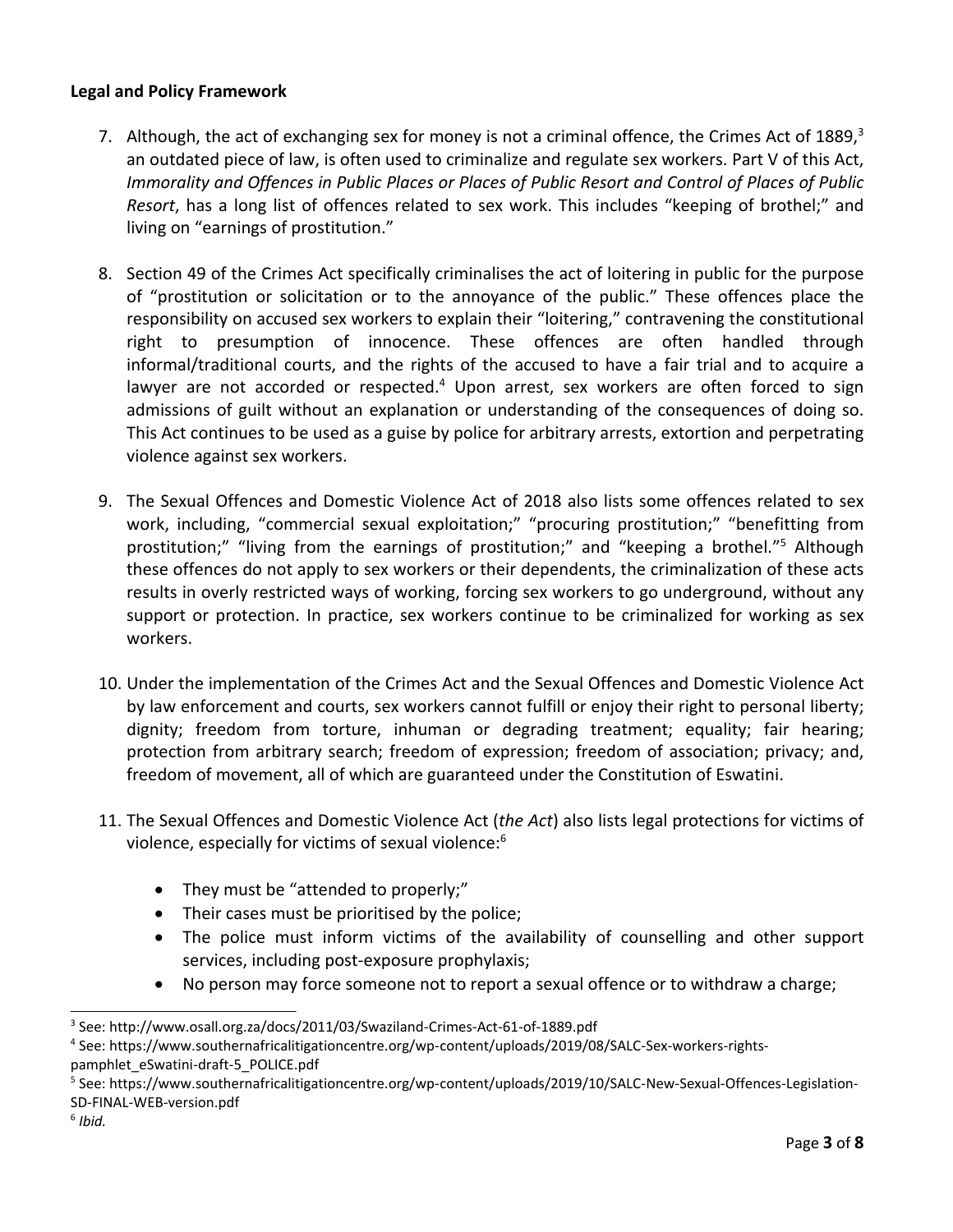- The court cannot make <sup>a</sup> judgment about the credibility of <sup>a</sup> witness based on her sexual history; and,
- The court must take measures to protect victims' safety, physical and psychological wellbeing, dignity and privacy.
- 12. The sex work section of this Act is often relied upon by police and courts to criminalize, arrest, detain, abuse and harass sex workers. But, if <sup>a</sup> sex worker experiences sexual violence, the section on protection of victims of violence of this Act, and all of its clauses listed above, are ignored. Sex workers who are sexually assaulted have no recourse. Instead of protection of rights, reporting to police comes with the threat of arrest, detention and further victimization.

## **Violence and Stigmatization**

- 13. During the previous UPR cycle, Eswatini received and accepted the following recommendations:
	- Urgently enact the Sexual Offences and Domestic Violence Bill, and ensure that all domestic legislation is brought into conformity with the country's commitments under the CEDAW. (Norway)
	- Adopt <sup>a</sup> new comprehensive legislation to prevent and combat all forms of discrimination and violence against women. (Italy)
	- Adopt <sup>a</sup> broad definition of discrimination against women in line with the CEDAW. (Honduras)
	- Step up work to combat stigmatization, discrimination, inequality and gender-based violence in the national legislation and policy of Swaziland. (Mexico)
	- Take action to align all laws and policies with the principle of equality and nondiscrimination as stated in the Constitution and in accordance with CEDAW. (Uganda)
- 14. Eswatini has enacted the Sexual Offences and Domestic Violence Act, however, in its current implementation, it violates the rights of sex workers. As stated in the previous section, this Act criminalizes aspects of sex work, and sex workers are not accorded the rights of victims of violence. Even though this Act does not criminalize sex workers and their dependents, in practice, sex workers' participation in sex work is criminalized; it is sex workers who suffer at the hand of the police and are shamed through the court system. They are arrested, detained, not allowed to work but expected to pay large fines. The police create arbitrary amounts for these fines and rarely provide receipts for payment of fines, essentially blackmailing, threating and extorting sex workers. The section on sex work in the Sexual Offenses and Domestic Violence Act was theorized to protect sex workers from third party exploiters, such as pimps forcing someone to work for them. In practice, sex workers continue to be victimized and abused by law enforcement relying on this Act. Street-based sex workers are the most affected by these problems as they do not have access to <sup>a</sup> protective and safe work establishment.
- 15. The Act states that, nobody may force <sup>a</sup> person to engage in <sup>a</sup> sexual act through coercive means, such as violence or threats of violence or through any other form of physical or psychological manipulation. A victim of physical or sexual violence, has the right to complain to the police. Police cannot dismiss the allegation or blame or threaten to arrest <sup>a</sup> sex worker who is <sup>a</sup> victim of violence – however, that is far from the truth. Sex workers who experience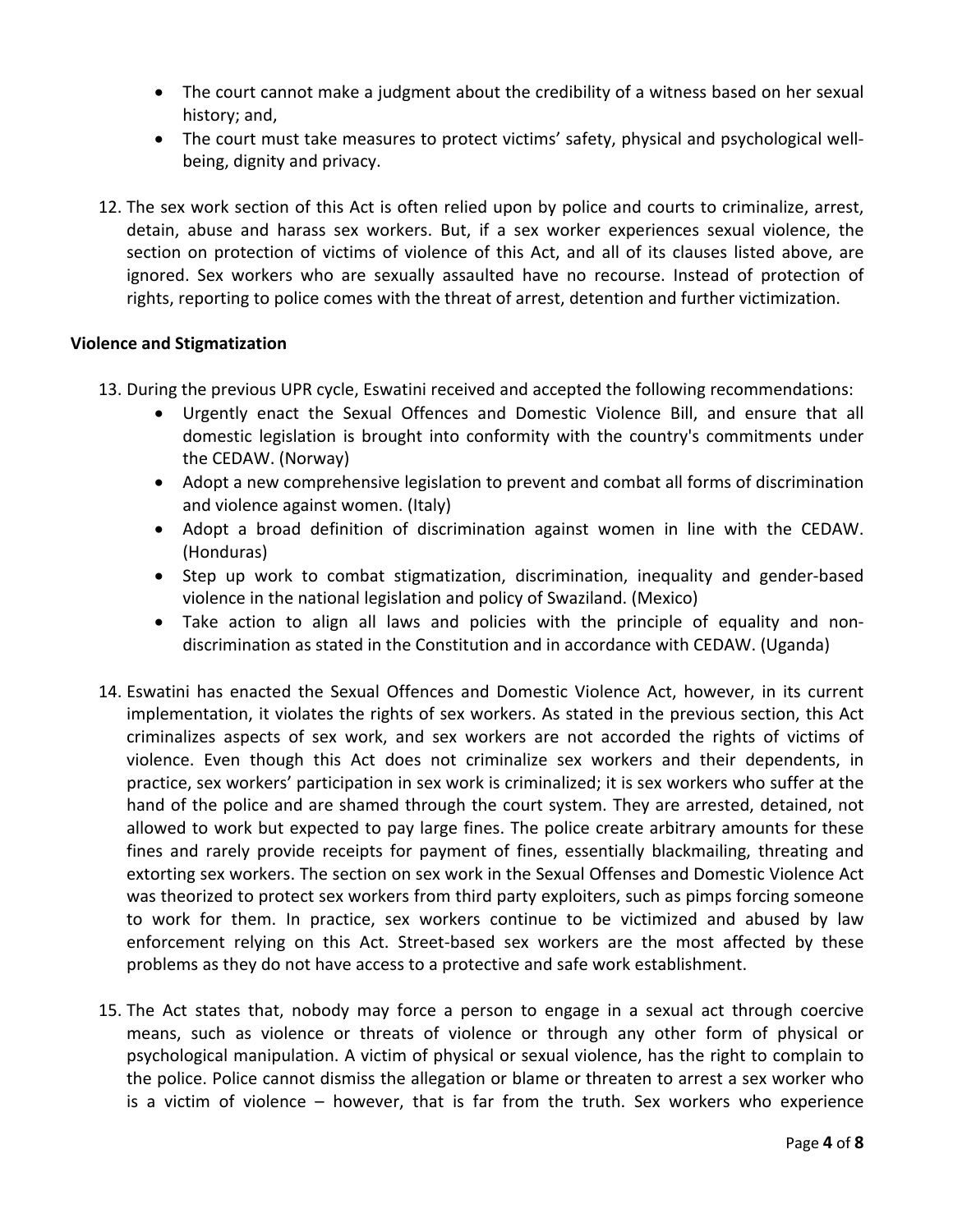violence, are not "attended to properly" by police, as expected under the Act, with police officers often being the perpetrators of violence. The cases of sex workers who have experienced violence are not prioritized by the police; they are not informed of the availability of counselling and other support services, including post-exposure prophylaxis, putting their life and health at risk; courts certainty make judgments about the credibility of <sup>a</sup> witness based on their sexual history; and, courts do not take sufficient measures to protect victims' safety, physical and psychological well-being, dignity and privacy when that victim is <sup>a</sup> sex worker. They are shamed and ridiculed through informal and formal court systems. The Sexual Offences and Domestic Violence Act does not serve sex workers, as persons, or as victims of violence –it is only used by criminal and justice systems to punish sex workers.

- 16. There is also <sup>a</sup> lack of availability and accessibility of comprehensive information on legal rights of sex workers. Technically, under the law, the police cannot arrest someone simply for being <sup>a</sup> sex worker or being associated with sex workers; they cannot treat sex workers in an inhuman or degrading way; they cannot search sex workers without <sup>a</sup> valid reason; they cannot arrest sex workers for being in or moving through <sup>a</sup> certain area; they cannot arrest sex workers without <sup>a</sup> reason or detain them without trial; and they cannot treat sex workers in <sup>a</sup> disrespectful, undignified or cruel manner.<sup>7</sup> It is a disciplinary offence for them to contravene the law and rights accorded to all. If mistreated by law enforcement, sex workers can lodge <sup>a</sup> criminal case or a complaint about specific police officers, and the National Commissioner must address it. $8$  It is absurd to expect sex workers to lodge <sup>a</sup> complaint about the police to the police. Law enforcement, through their consistent but arbitrary punitive and violent actions have instilled fear in sex workers, making them reluctant to exercise their rights.
- 17. Negative stereotypes about sex workers are also pervasive in Eswatini, such as: sex workers are crooks, they don'<sup>t</sup> provide receipts and "eat" clients' money; they are sex addicts; they are in the profession because they were raped or sexually abused; and, that they are carriers of HIV and other STIs. This is solidified by politicians and government officials publicly stating, contrary to the law, that sex work is illegal and not allowed. Churches, holding immense power in society, continue to maintain the moralistic perspective that sex work is <sup>a</sup> sinful act and <sup>a</sup> disgrace to Swazi traditions.
- 18. The media in the country has published both positive and negative perspectives on sex work. They have publicized organizations helping sex workers, putting their safety in jeopardy. They have also exposed sex workers' rights being violated during arbitrary arrests by police and the risky behaviours they have to engage in to stay off police'<sup>s</sup> radar.

## **Access to Health Services and Information**

19. Eswatini received and accepted numerous recommendations on access to health care and services during the last UPR cycle:

<sup>7</sup> *Ibid.*

<sup>8</sup> *Ibid.*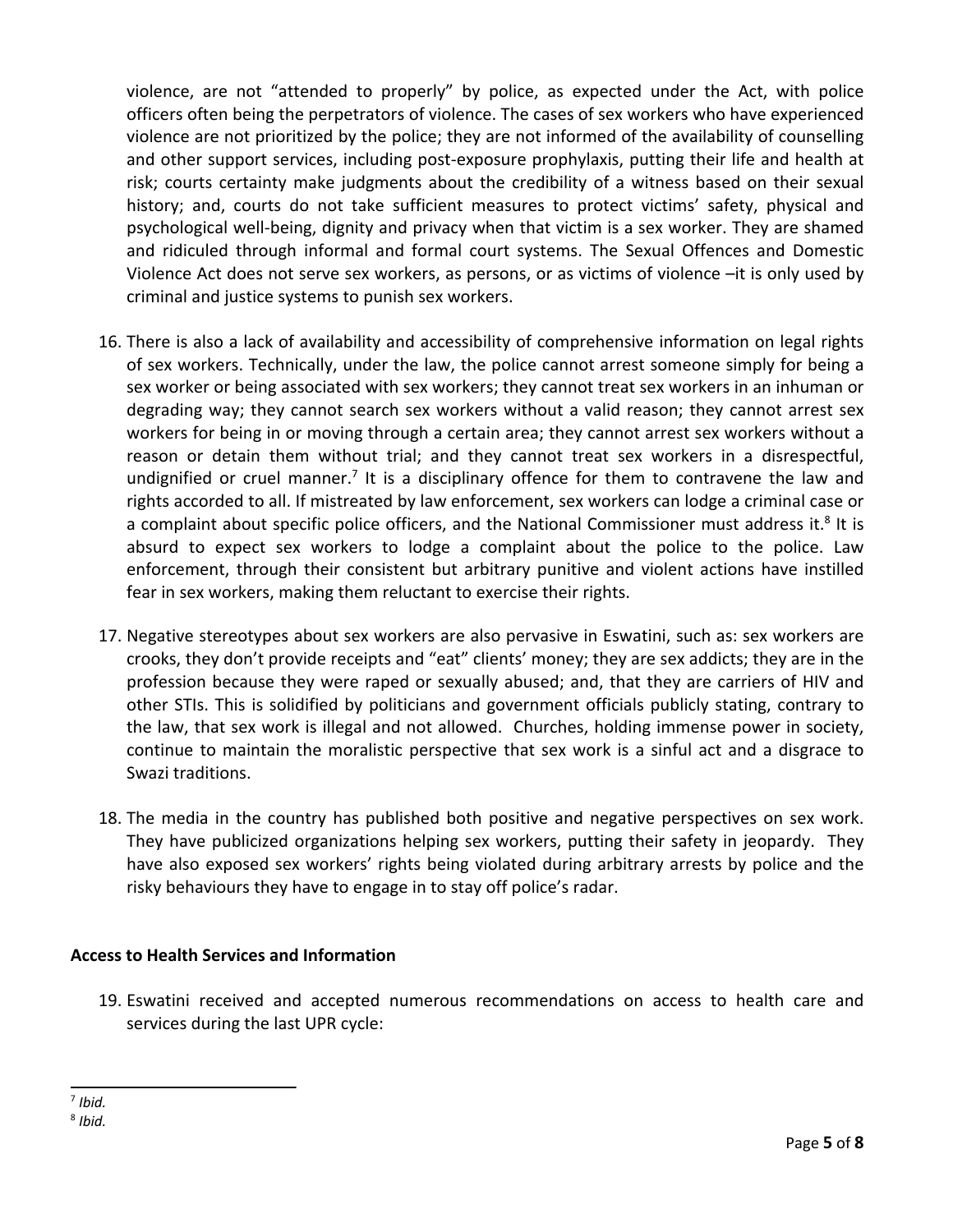- $\bullet$  Give emphasis on allocating adequate National Funding for the response of the HIV/AIDS problems to implement all required actions in the country (Ethiopia)
- Redouble its efforts on HIV/AIDS response, particularly on prevention strategies, and take steps to address discrimination against persons living with HIV/AIDS. (Ghana)
- Repeal without delay all legal and regulatory provisions that are not in conformity with the CEDAW, ratified by Swaziland in 2004, and actively combat violence and discrimination against women. (France)
- Ensure and guarantee non-discriminatory access to health services, education, justice and employment for all persons, irrespective of their actual or perceived sexual orientation or gender identity. (Spain)
- 20. Eswatini has yet to implement these recommendations, especially in regards to sex workers' health care. Sex workers, like every other person in Eswatini, have the right to sexual and reproductive health and rights. Eswatini was also urged to "ensure access for men, women, boys and girls to comprehensive reproductive health education and services throughout the country, particularly in rural areas, including access to affordable contraceptives, and increase awarenessraising programmes on the importance of using contraceptives and on sexual and reproductive rights and choices," by the Committee on the Elimination of Discrimination against Women, in their concluding observations on the combined initial and second periodic reports of Swaziland.
- 21. Sex workers are not able to access accurate information or safe, effective, affordable and acceptable contraception method of their choice. The state continues to fail to inform or empower them to protect themselves from sexually transmitted infections including HIV. In Eswatini, more than 50% of sex workers are living with HIV. HIV prevalence is close to 50 times higher among sex workers than in the general population. This is due to increased likelihood of being financially vulnerable, unable to negotiate consistent condom use with clients, and experiencing violence, criminalization and marginalization.
- 22. Even if HIV prevention or treatment programs are available, sex workers are not able to access them due to stigmatizing, violent and discriminatory health systems and professionals. Sex workers are afraid of engaging with health professionals due to fear of being reported to law enforcement, and potential arrest, detention and violence. Criminalisation results in driving sex work underground and makes sex workers reluctant and afraid to access services.
- 23. Being on the margins of society, sex workers are often excluded from the health discourse in the state – and they are rarely provided with accurate information or services regarding their health concerns. The high prevalence of HIV cannot be addressed without addressing violence against sex workers; fully decriminalizing sex work; meaningfully consulting sex workers in decisionmaking processes; and funding health and social services specifically for sex workers.
- 24. The government of Eswatini, through the Ministry of Health has created many partnerships with international bodies and organizations to bring aid to key populations in the country. The government actively lists sex workers as <sup>a</sup> key population when applying for or negotiating international or regional aid or services. However, there is no delivery of health or social services to sex workers, and there is no accountability or transparency of distribution of aid meant for sex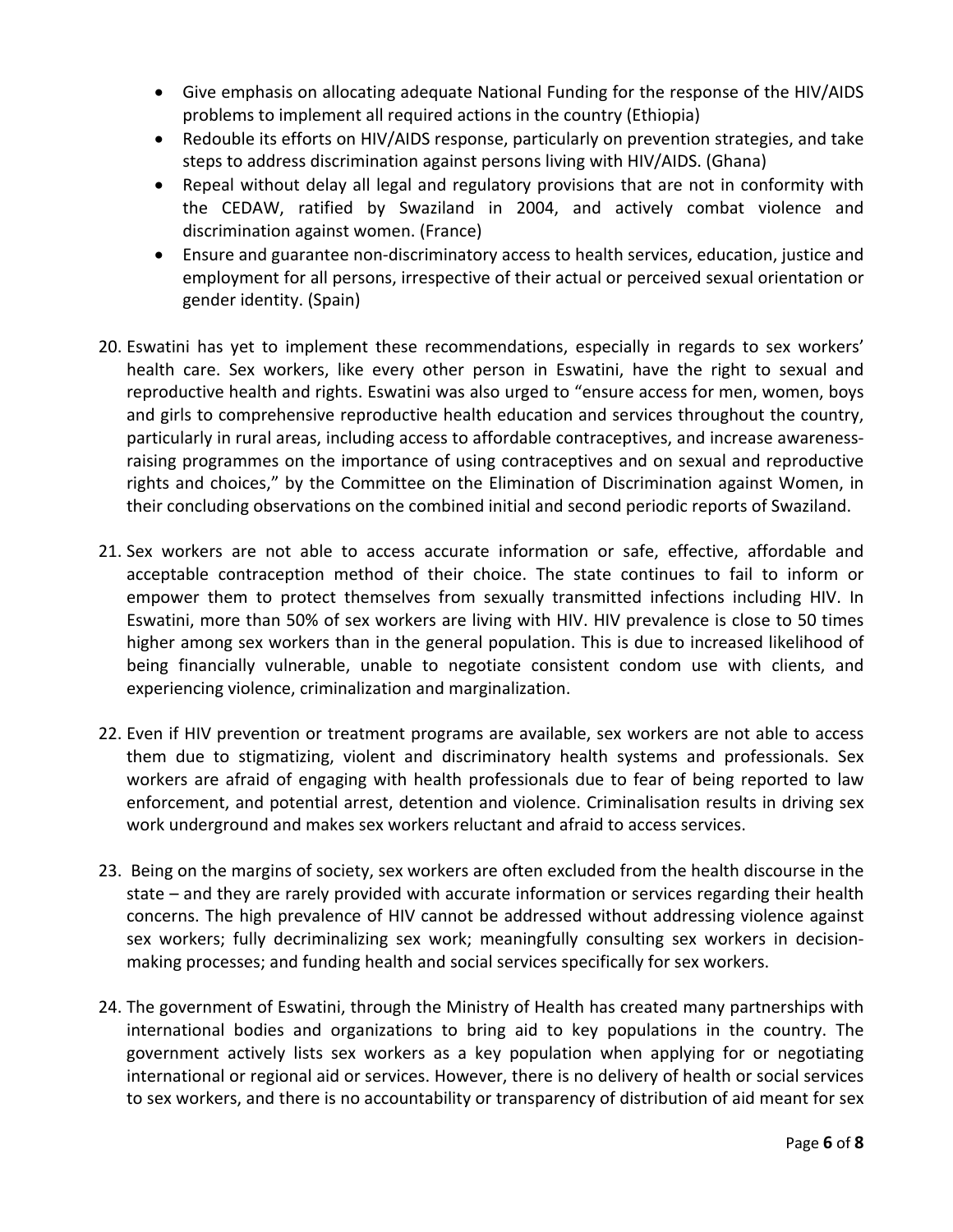workers. Sex workers are used as "bait" for aid, sometimes even invited to consultation meetings, but they are rarely allowed to express their concerns, inform policy and decisions, or contribute in <sup>a</sup> meaningful way.

#### **The Covid-19 Pandemic**

- 25. The Human Rights Committee, in its concluding observations, recommended that Eswatini should "continue and step up intervention to address the needs of key populations, in particular women, youth, sex workers and the lesbian, gay, bisexual, transgender and intersex community, including persons in rural areas." This recommendation has been ignored by the state, and sex workers' needs continue to be unaddressed. The implementation of this recommendation has become particularly important under the COVID-19 pandemic.
- 26. The COVID-19 pandemic has exposed the inequality of social, health and legal systems globally, revealing gaps that further marginalize people. The contagious nature of the COVID-19 virus has created specific issues for sex work requiring contact/close proximity with clients. Many sex workers are struggling to get basic personal protective equipment, like masks. A reduced access to condoms, as well as reduced access to HIV treatments has also been reported.
- 27. Abiding by strict curfews, and without access to safe working conditions, sex workers are struggling to work and to sustain themselves financially. Although organizations supporting sex workers are trying to secure emergency funding for their communities, the government is providing zero help and continuing to exclude them from relief programmes and health services.

#### **Recommendations**

- 1. Fully decriminalize sex work. Repeals all sections that criminalise any aspect of sex work in the The Crimes Act of 1889 and the Sexual Offences and Domestic Violence Act of 2018.
- 2. Ensure that protections and support accorded to victims of violence in the Sexual Offences and Domestic Violence Act of 2018 are respected for sex workers who have experienced violence. Collect and publicly present data to show compliance by law enforcement and courts.
- 3. Guarantee meaningful consultations with sex workers in decision-making about laws and policies on sex work, and in relation to managing and spending of international aid.
- 4. Facilitate legal literacy trainings on the interpretations and implementation of all laws used to criminalize, arrest, detain and harass sex workers. The government needs to publicly condemn and take disciplinary action against public officials sharing misinformation about the legality of sex work.
- 5. Organize sensitization campaigns to raise awareness on sex workers' rights in Eswatini. Specifically target members of parliament, health care workers, law enforcement, chiefs/municipality leaders, all government ministries and departments, and make it accessible for the general public.